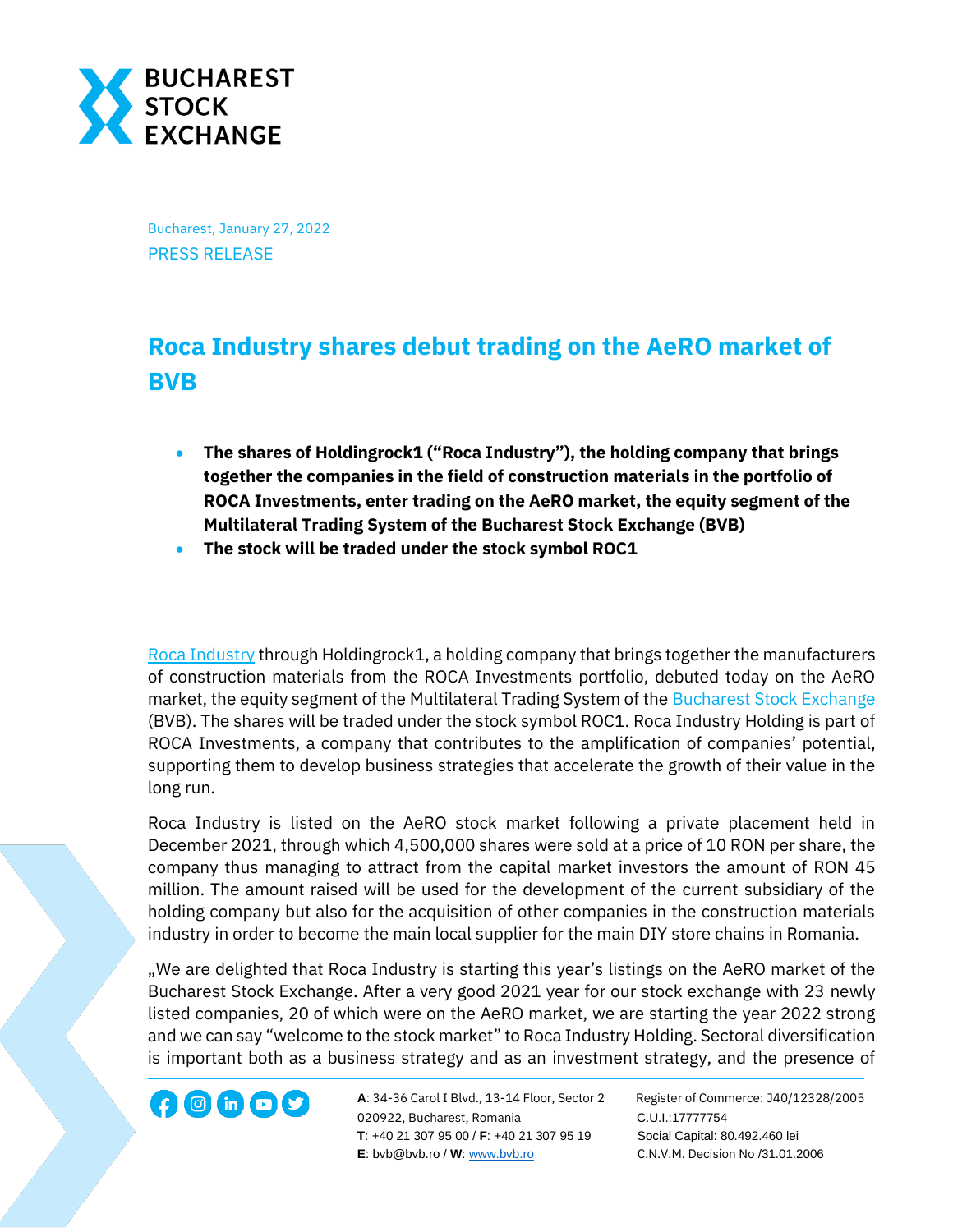

players in the construction materials sector on the stock market expands these investment opportunities," said Radu Hanga, President of the Bucharest Stock Exchange.

"The Roca team brings Roca Industry to the stock market with a long-term promise: a behavior focused on bringing value to entrepreneurial companies, but also on consolidating values at the level of the Romanian organizational entrepreneurial culture. We are concerned not only about who we are and what we do but also about what we leave behind for future generations. At a time when we are witnessing a reversal of globalization and the world economy is fragmenting, local entrepreneurship is in the stage of regional consolidation. And the most complex form of consolidation and maturation is the transformation of the company into a public one. This stage brings not only access to alternative sources of capital but also an increase in the degree of governance," stated Rudolf Vizental, CEO ROCA Investments.

"Currently, access to technology, to innovation, is limited only by funding. The technology can be accessible to any company, whether it is from Romania, Germany, or any other country, but it requires resources. When you manage to capitalize, based on an idea, an opportunity, you can have access to more resources, to technologies. Ultimately, your degree of competitiveness increases automatically. And in this context, I am pleased with the large number of companies that can come under the umbrella of ROCA Industry. We look at where we can come up with a contribution of know-how, to help companies to develop their processes, become better in their fields, build their commercial strategies, and enter new markets. When these companies operate under an umbrella, with a common interest and vision, we create synergies between them, which otherwise would not be possible," added Liviu Stoleru, CEO of ROCA Industry.

The private placement and the listing were made with the support of [BT Capital Partners.](https://btcapitalpartners.ro/en/home/)

"We are glad that at the beginning of this year the BT Capital Partners team comes with a premiere on the capital market, by listing the first holding company dedicated to the construction materials sector in Romania. ROCA Industry has ambitious development goals for holding companies and we are confident that the mechanisms provided by the capital market will support the holding company in achieving these goals. We wish them much success and thank them for the trust given to our team for the preparation and listing of ROC1 shares on the AeRO market of the Bucharest Stock Exchange," said Daniela Secară, CEO of BT Capital Partners, the investment banking and capital markets division of Banca Transilvania, which brokered the private placement of ROCA Industry.

ROCA Industry currently comprises BICO Industries, the largest domestic manufacturer of fiberglass mesh and fiberglass fittings and one of the largest manufacturers in Europe, Sarcom, one of the largest manufacturers of paints and varnishes from Romania, and Eco Euro Doors (the transaction subject to the approval of the Competition Council), the largest Romanian manufacturer of doors for residential construction, with 27 years of experience on the market.